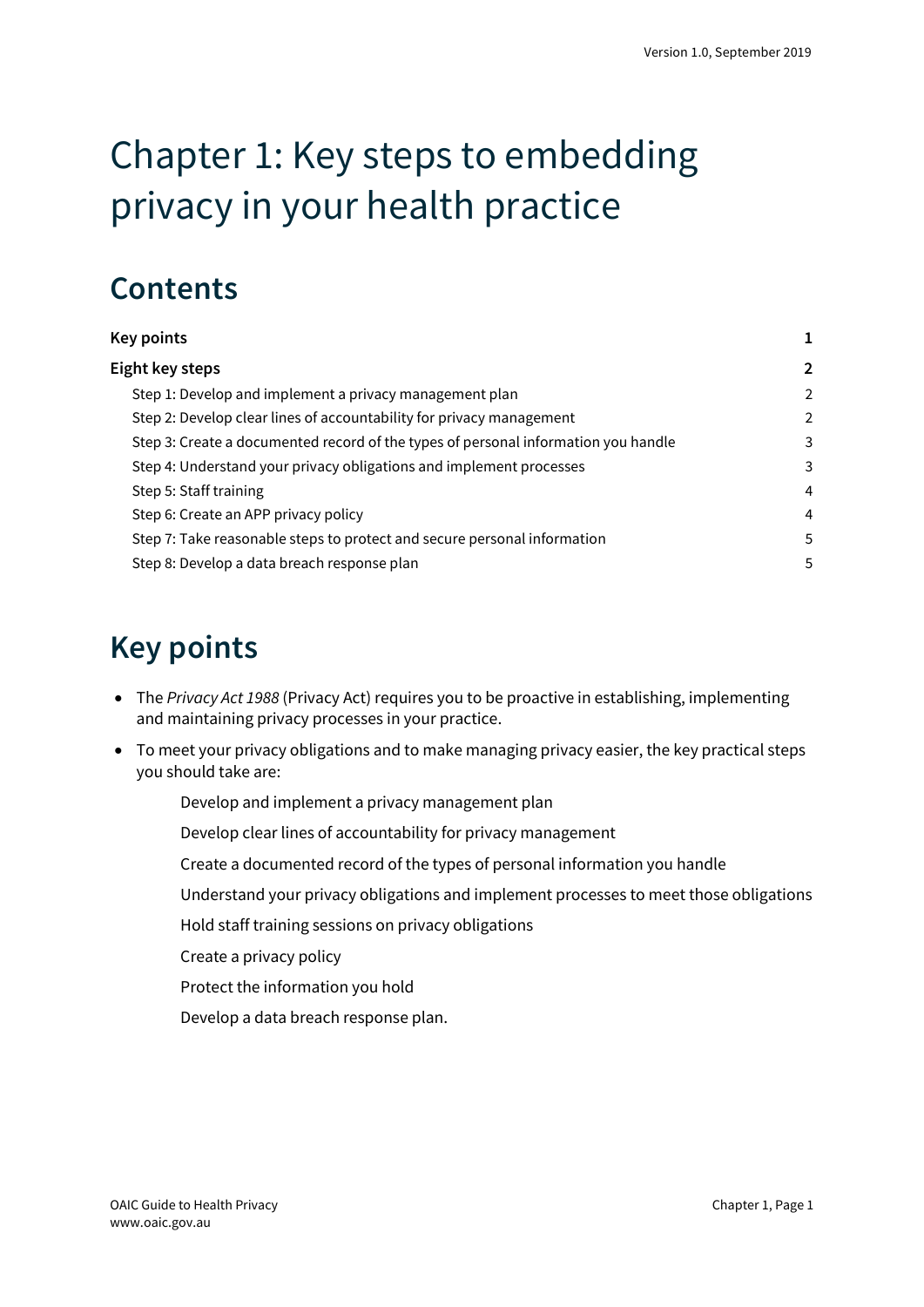### **Eight key steps**

The Privacy Act requires you to be proactive in establishing, implementing and maintaining privacy processes in your practice.

There are eight key steps you should take which will help you to meet this requirement. This chapter outlines the key steps you should take and provides details and links to further information.

Taking these key steps will help you to meet your privacy obligations, and make it easier to manage privacy within your health practice.

#### <span id="page-1-0"></span>Step 1: Develop and implement a privacy management plan

The Privacy Act requires you to be proactive in establishing, implementing and maintaining privacy processes that ensure you comply with the Australian Privacy Principles (APPs).

The OAIC has developed a [Privacy management framework](https://oaic.gov.au/privacy/guidance-and-advice/privacy-management-framework-enabling-compliance-and-encouraging-good-practice/) that sets out the four broad steps you are expected to take to meet your obligations:

- 1. Embed: a culture of privacy that enables compliance
- 2. Establish: robust and effective privacy processes
- 3. Evaluate: your privacy processes to ensure continued effectiveness
- 4. Enhance: your response to privacy issues.

A key tool for meeting your obligations is to develop and implement a 'privacy management plan' that aligns your practice's business processes with your privacy obligations. A privacy management plan is a document that identifies specific and measurable privacy goals and targets to help you implement these four steps.

For more information, see the OAIC'[s Privacy management plan template,](https://oaic.gov.au/privacy/guidance-and-advice/privacy-management-plan-template-for-organisations/) which is designed to help you develop a privacy management plan.

#### <span id="page-1-1"></span>Step 2: Develop clear lines of accountability for privacy management

Your practice should have clear lines of accountability for managing privacy issues.

Knowing whom in the practice has the expertise and responsibility for meeting privacy requirements helps all staff respond efficiently to any privacy issues and seek prompt guidance when they need it.

For example, if the practice manager is responsible for privacy management, this should be clearly communicated to all staff and the practice manager should be accessible to answer any queries or to assist staff to better understand how the practice manages privacy.

Alternatively, in a larger healthcare practice — such as a private hospital — a number of staff members with particular expertise in privacy or, more broadly, regulatory requirements, might be designated privacy officers. These privacy officers can act as centralised points of contact for other staff to approach in the event that: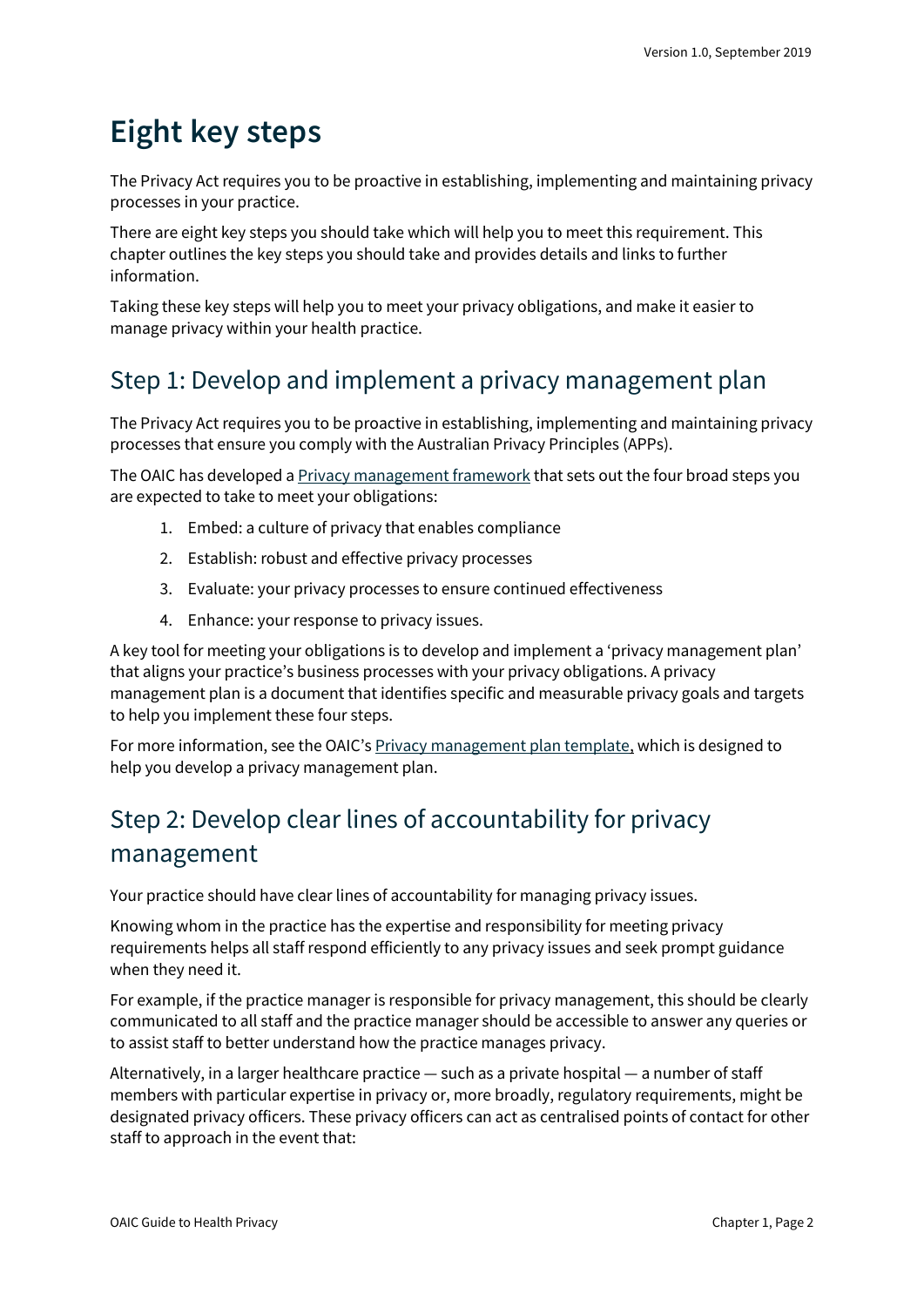- they have any questions or require advice about how to handle personal information and related compliance obligations
- they need assistance in responding to a privacy-related complaint or query from a patient
- a privacy incident occurs, such as a data breach, which needs to be addressed promptly.

#### <span id="page-2-0"></span>Step 3: Create a documented record of the types of personal information you handle

Understanding your practice's personal information holdings is an important foundation for effective privacy management and compliance.

Understanding the personal information holdings means understanding:

- **types of personal information handled**: examples include clinical notes, general patient information including contact information and Medicare/healthcare fund details, specialist reports, test results, imaging films, referral letters
- **how personal information is received**: examples include records generated within your practice, and written and verbal information from patients, other healthcare providers, insurers and lawyers
- **where personal information is held**: consider all physical and electronic records within your control, including at your premises, off-site physical locations, and cloud storage providers.

Having a thorough and documented record of the personal information you handle will help you to:

- develop a privacy policy (which must include the personal information you collect and hold)
- consider how best to protect and secure that information
- confidently and efficiently provide individuals with access to their personal information
- assess the purposes for which you can use or disclose the information consistently with your privacy obligations.

#### <span id="page-2-1"></span>Step 4: Understand your privacy obligations and implement processes

It is important to gain an understanding of your privacy obligations.

While Chapter 1 outlines the key practical steps you should take to embed good privacy governance in your practice, the remaining chapters of this guide look in more detail at how key APPs apply to and operate in a healthcare context.

Once you understand your privacy obligations, you should develop and implement processes that facilitate your practice's compliance with those obligations.

These processes should:

- address the handling of information throughout the information life cycle that is, consider the handling from collection, through various uses and disclosure of the information, to storage and security, and to when the information is no longer required
- clearly outline how staff are expected to handle personal information in their everyday roles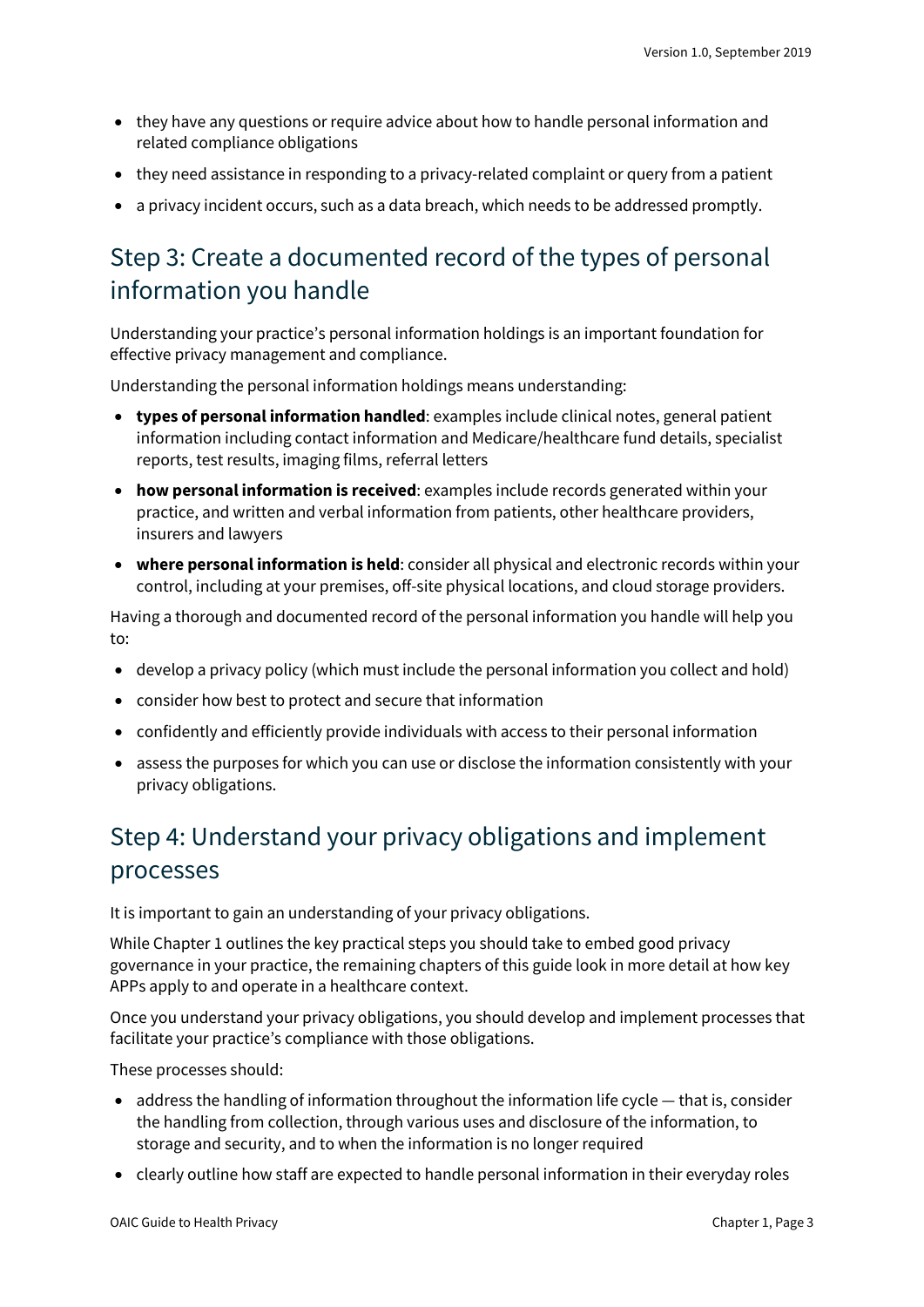- include processes to allow individuals to easily access and correct their personal information
- include processes for receiving and responding to patients' privacy enquires and complaints.

#### <span id="page-3-0"></span>Step 5: Staff training

Training staff on their privacy obligations and the importance of privacy will help to create a confident team that is able to handle personal information in a privacy enhancing way.

Examples of activities that can facilitate a privacy-aware culture within your practice include:

- running training for all new staff that includes information on privacy requirements and the practice's current privacy practices and expectations
- developing clear and consistent processes for staff to follow to ensure everyone is aware of their obligations and who to ask for assistance
- making privacy-related resources accessible to staff via email or, for example, by posting them on a staff intranet
- holding information sessions on emerging privacy issues or risks, developments that impact how personal information is handled, or privacy breaches or complaints that have occurred
- encouraging and facilitating professional development opportunities for staff whose role needs a deeper understanding of privacy or security.

#### <span id="page-3-1"></span>Step 6: Create an APP privacy policy

The Privacy Act requires you to have a clearly expressed and up-to-date privacy policy which describes how you manage personal information.

Your privacy policy must cover:

- the kinds of personal information you collect and hold
- how you collect and hold personal information
- the purposes for which you collect, hold, use and disclose personal information
- how an individual may access personal information and seek its correction
- how an individual may complain if you breach the Privacy Act and how the complaint will be handled
- whether you are likely to disclose personal information to overseas recipients, and if so, the countries in which such recipients are likely to be located.

You must take reasonable steps to make the privacy policy available free of charge and in an appropriate format. This might include making the policy available on your website, or prominently displaying a copy of the policy (or instructions for how to obtain it) in your practice. If a patient asks for the policy in a particular format, you should give the individual the policy in that format.

For further information and assistance in developing a privacy policy, see the OAIC's [Guide to](https://oaic.gov.au/privacy/guidance-and-advice/guide-to-developing-an-app-privacy-policy/)  [developing an APP privacy policy](https://oaic.gov.au/privacy/guidance-and-advice/guide-to-developing-an-app-privacy-policy/) an[d Chapter 1 of the APP Guidelines.](https://oaic.gov.au/privacy/australian-privacy-principles-guidelines/chapter-1-app-1-open-and-transparent-management-of-personal-information/#developing-an-app-privacy-policy)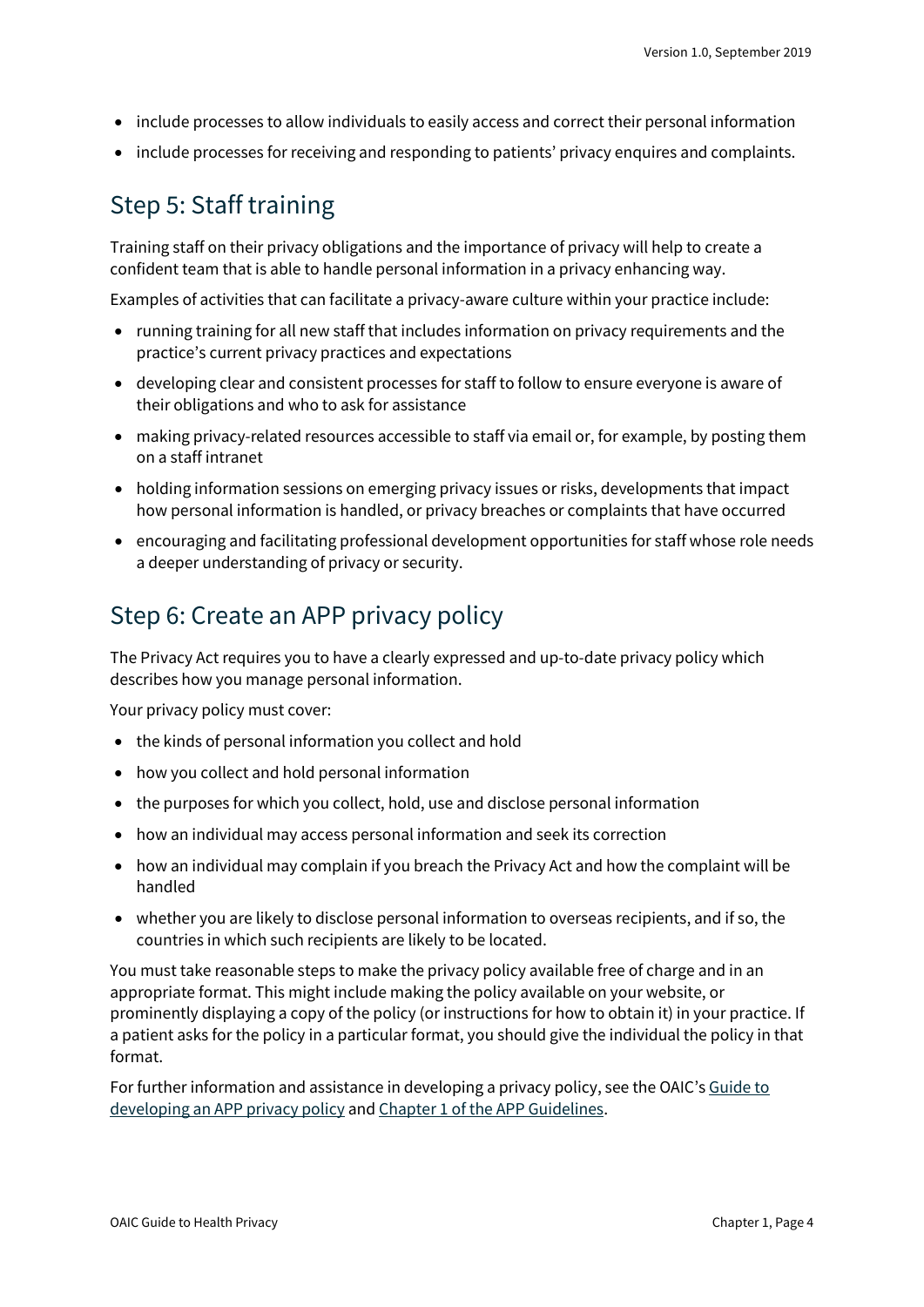#### <span id="page-4-0"></span>Step 7: Take reasonable steps to protect and secure personal information

The Privacy Act requires you to take reasonable steps to:

- protect the personal information you hold from misuse, interference, loss, and from unauthorised access, modification or disclosure
- destroy or de-identify personal information you hold once it is no longer needed.

Reasonable steps should include, where relevant, taking steps and implementing strategies in relation to the following:

- governance, culture and training
- internal practices, procedures and systems
- ICT security
- access security
- third party providers (including cloud computing)
- data breaches
- physical security
- destruction and de-identification
- standards.

For further information, see the OAIC'[s Guide to securing personal information.](https://oaic.gov.au/privacy/guidance-and-advice/guide-to-securing-personal-information/)

#### <span id="page-4-1"></span>Step 8: Develop a data breach response plan

Developing a data breach response plan is another reasonable step you can take to protect and secure personal information you hold.

A data breach is when personal information is lost or subjected to unauthorised access, modification, disclosure, or other misuse or interference. Examples of a data breach are when:

- a device containing personal information of clients is lost or stolen
- an entity's database containing personal information is hacked
- an entity mistakenly provides personal information to the wrong person.

A data breach response plan is a tool to help you manage a data breach. It is a framework setting out how you will manage and respond to a data breach, including the steps you will take and the roles of various staff members. Having a data breach response plan enables you to act quickly and effectively in the event a breach occurs.

To assist you in developing a data breach response plan, the OAIC has developed a guide to [preparing a data breach response plan.](https://www.oaic.gov.au/privacy/guidance-and-advice/data-breach-preparation-and-response/part-2-preparing-a-data-breach-response-plan/)

Your data breach response plan should also address notification obligations:

• You will need to notify the Australian Information Commissioner and affected individuals in the case of a breach involving personal information that is likely to result in serious harm to any affected individual.